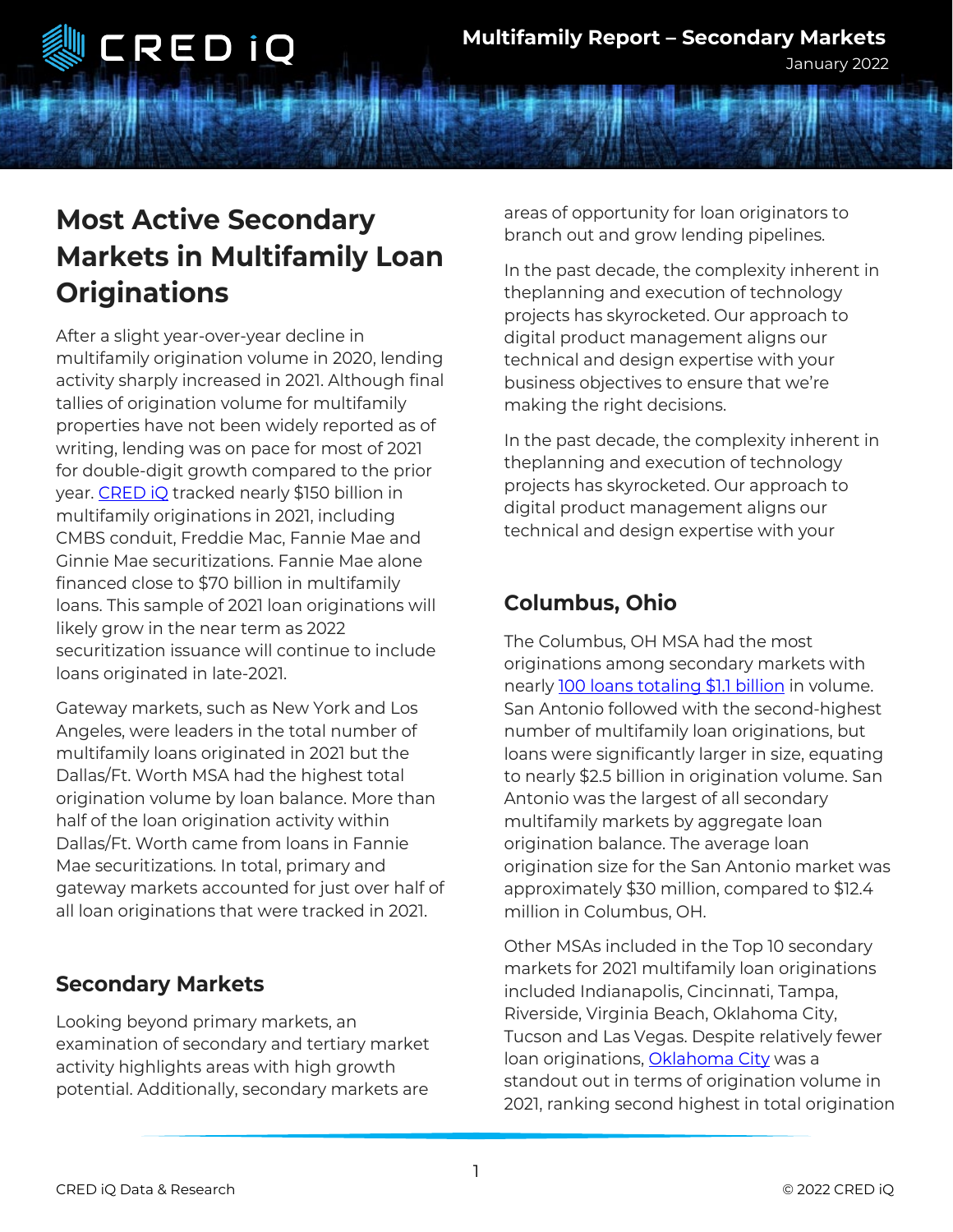

#### **Multifamily Report – Secondary Markets**

January 2022

balance with just under \$2.0 billion. With Dallas as a top market for multifamily origination in 2021, Oklahoma City, located just three hours north, likely benefitted from investors expanding their reach into neighboring MSAs. A trend of loan originations for non-traditional markets was also apparent in 2021. Nonmetropolitan Texas exhibited elevated loan origination activity compared to other markets. Non-metropolitan Texas comprises any rural location that does not fall within the boundaries of the 20+ MSAs that CRED iQ tracks within the state of Texas.

The presence of non-metropolitan regions on a list for Top Multifamily Origination Markets is further evidence of the expansion and growth of multifamily investment and financing that occurred in 2021.